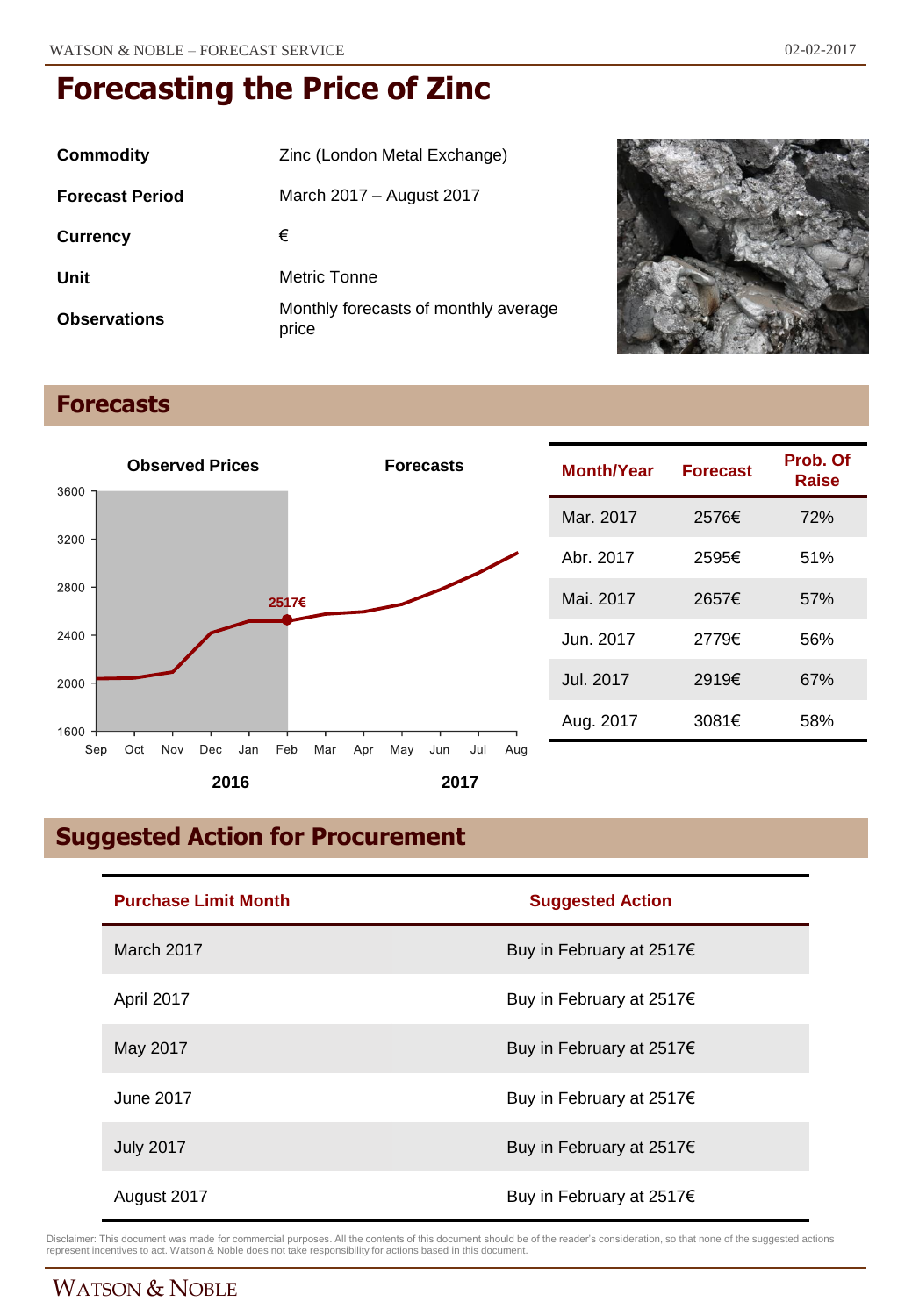## **Impact Analysis: One Month Forecast**



Our algorithm forecasts a higher price of Zinc in one month: it is expectable that the price increases 2,36% from 2517€ to 2576€ until the beginning of March.

**Indices of Factors**



**Impact per Country**

#### **Interpretation**



Disclaimer: This document was made for commercial purposes. All the contents of this document should be of the reader's consideration, so that none of the suggested actions<br>represent incentives to act. Watson & Noble does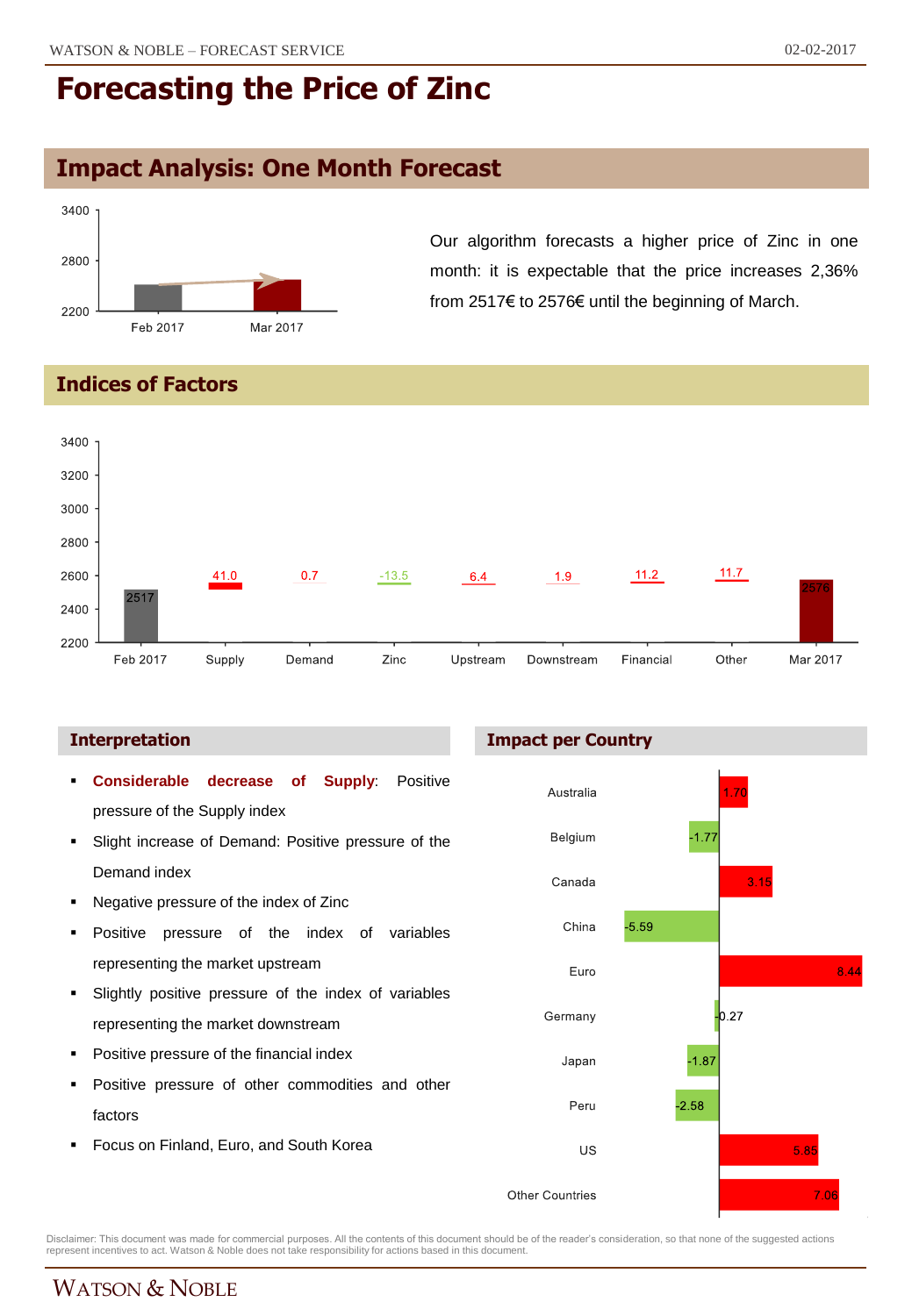## **Impact Analysis: Two Months Forecast**



Our algorithm forecasts a higher price of Zinc in two months: it is expectable that the price increases 3,11% from 2517€ to 2595€ until the beginning of April.

**Indices of Factors**



- **Decrease of Supply**: Positive pressure of the Supply index
- **Decrease of Demand**: Negative pressure of the Demand index
- Negative pressure of the index of Zinc
- **Considerably positive pressure of the index of variables representing the market upstream**
- **Positive pressure of the index of variables** representing the market downstream
- Positive pressure of the financial index
- Slightly positive pressure of other commodities and other factors
- Focus on Finland, Mexico, and Netherlands





Disclaimer: This document was made for commercial purposes. All the contents of this document should be of the reader's consideration, so that none of the suggested actions<br>represent incentives to act. Watson & Noble does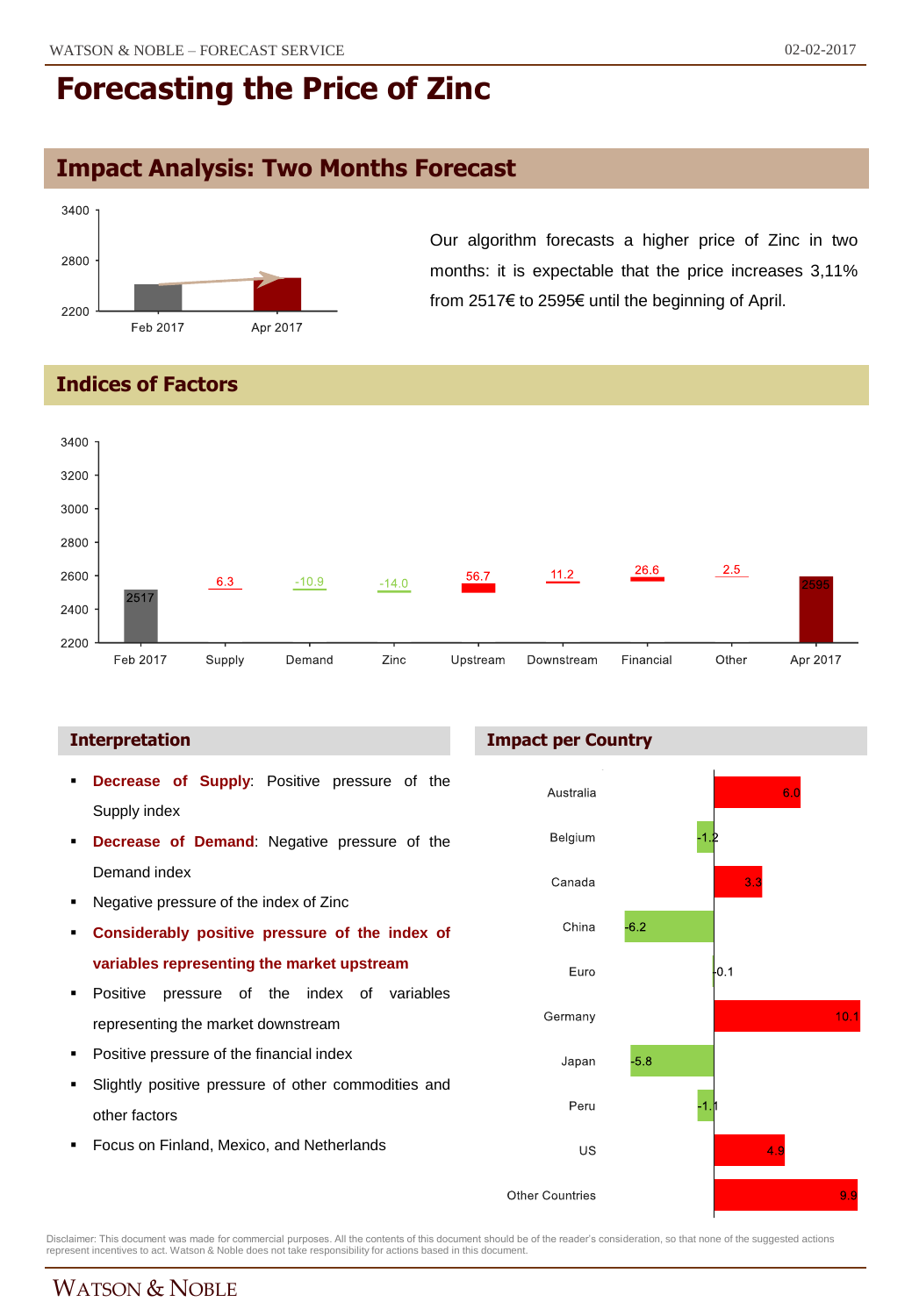# **Impact Analysis: Three Months Forecast**



Our algorithm forecasts a higher price of Zinc in three months: it is expectable that the price increases 5,56% from 2517€ to 2657€ until the beginning of May.

**Indices of Factors**



#### **Interpretation Impact per Country**

 **Considerable decrease of Supply**: Positive Australia pressure of the Supply index Belgium **Decrease of Demand**: Negative pressure of the Demand index Canada  $23.4$  Positive pressure of the index of Zinc  $-26.3$ China Negative pressure of the index of variables representing the market upstream Euro **Positive pressure of the index of variables**  $13<sub>c</sub>$ Germany representing the market downstream Positive pressure of the financial index  $16.4$ Japan Slightly negative pressure of other commodities and  $-5.$ Peru other factors Focus on Finland, China, and Canada US  $13.6$  $41.0$ **Other Countries** 

Disclaimer: This document was made for commercial purposes. All the contents of this document should be of the reader's consideration, so that none of the suggested actions<br>represent incentives to act. Watson & Noble does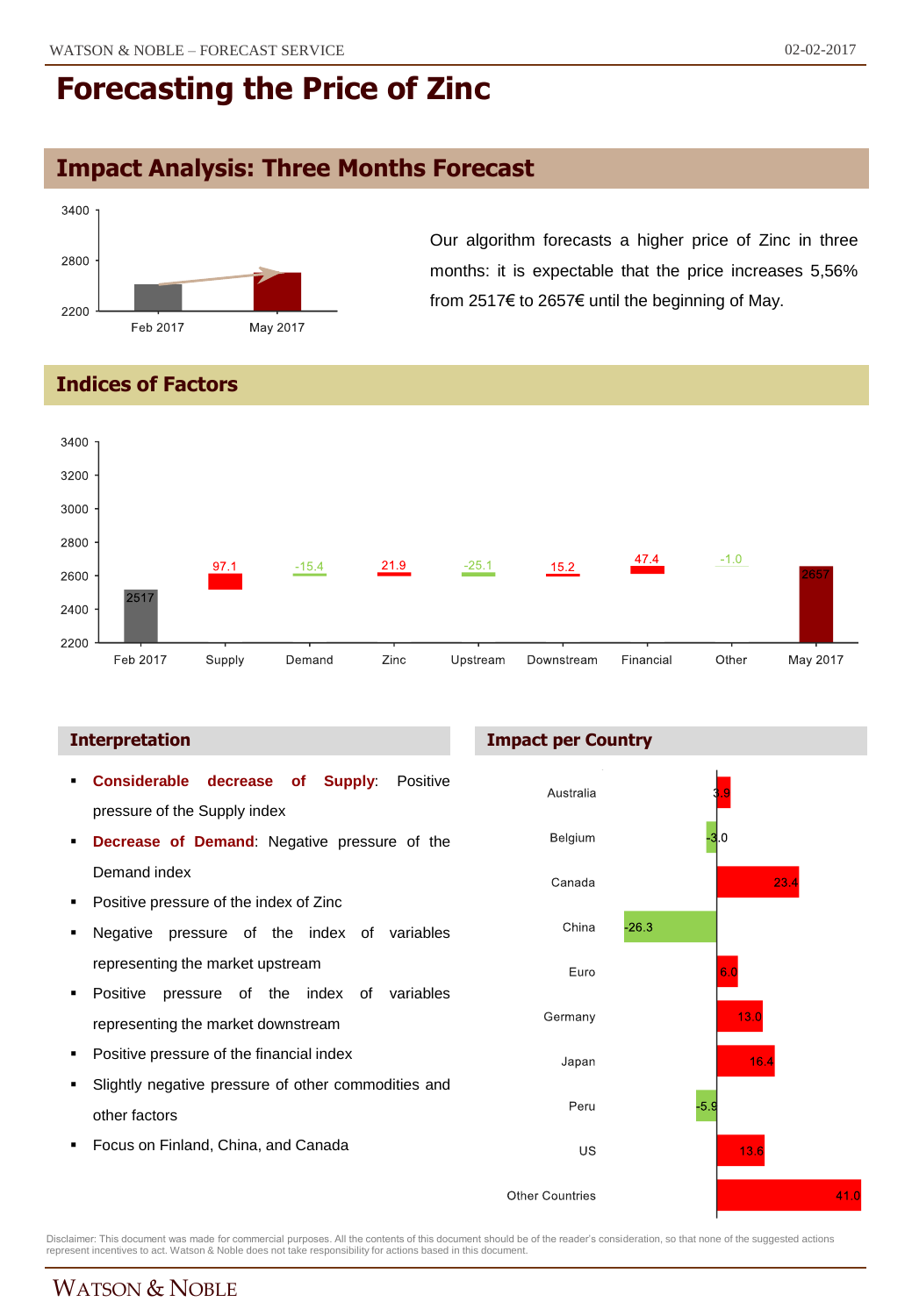## **Impact Analysis: Four Months Forecast**



Our algorithm forecasts a higher price of Zinc in four months: it is expectable that the price increases 10,42% from 2517€ to 2779€ until the beginning of June.

#### **Indices of Factors**



#### **Interpretation Impact per Country**



Disclaimer: This document was made for commercial purposes. All the contents of this document should be of the reader's consideration, so that none of the suggested actions<br>represent incentives to act. Watson & Noble does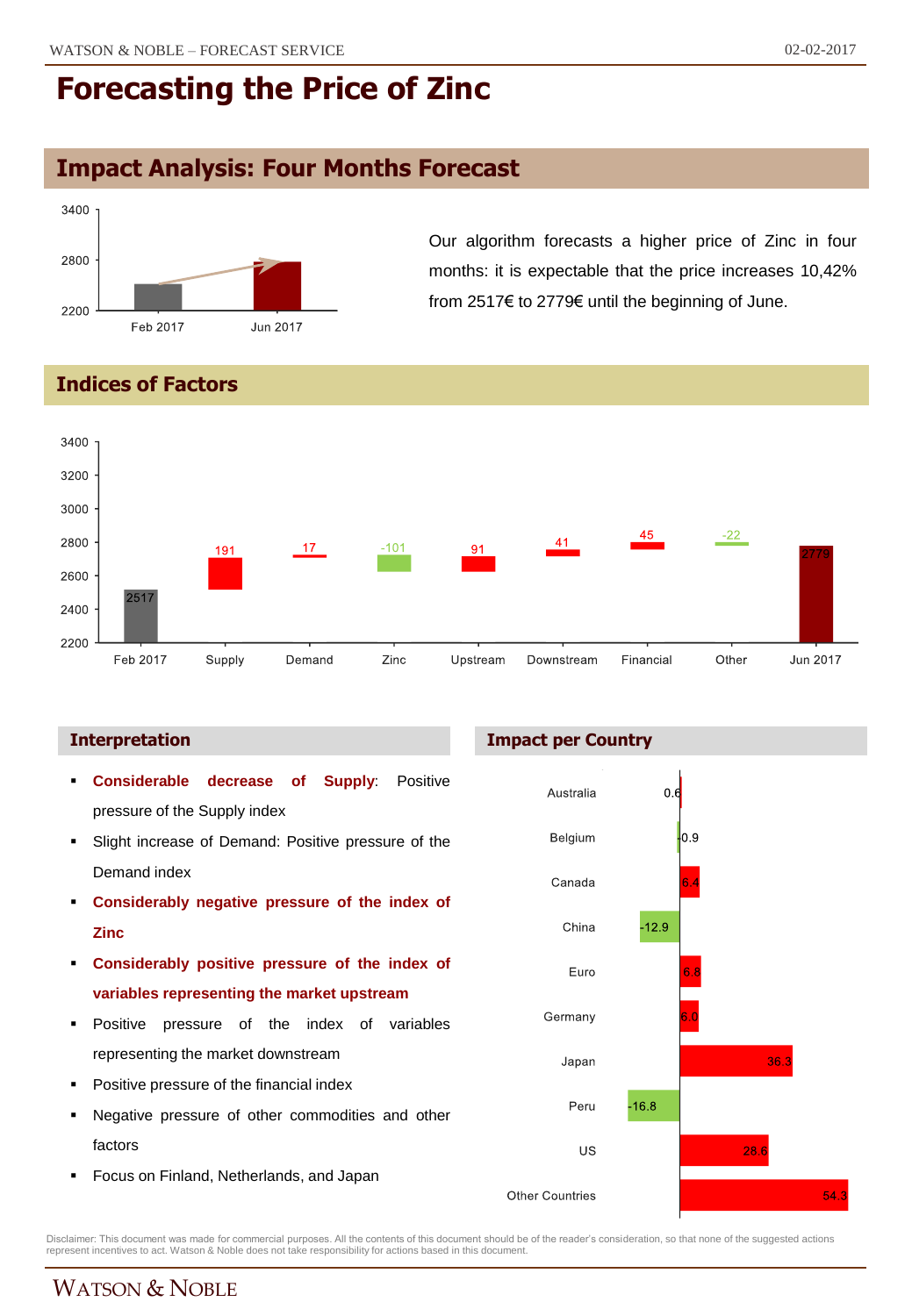## **Impact Analysis: Five Months Forecast**



Our algorithm forecasts a higher price of Zinc in five months: it is expectable that the price increases 15,97% from 2517€ to 2919€ until the beginning of July.

#### **Indices of Factors**



#### **Interpretation Impact per Country**



Disclaimer: This document was made for commercial purposes. All the contents of this document should be of the reader's consideration, so that none of the suggested actions<br>represent incentives to act. Watson & Noble does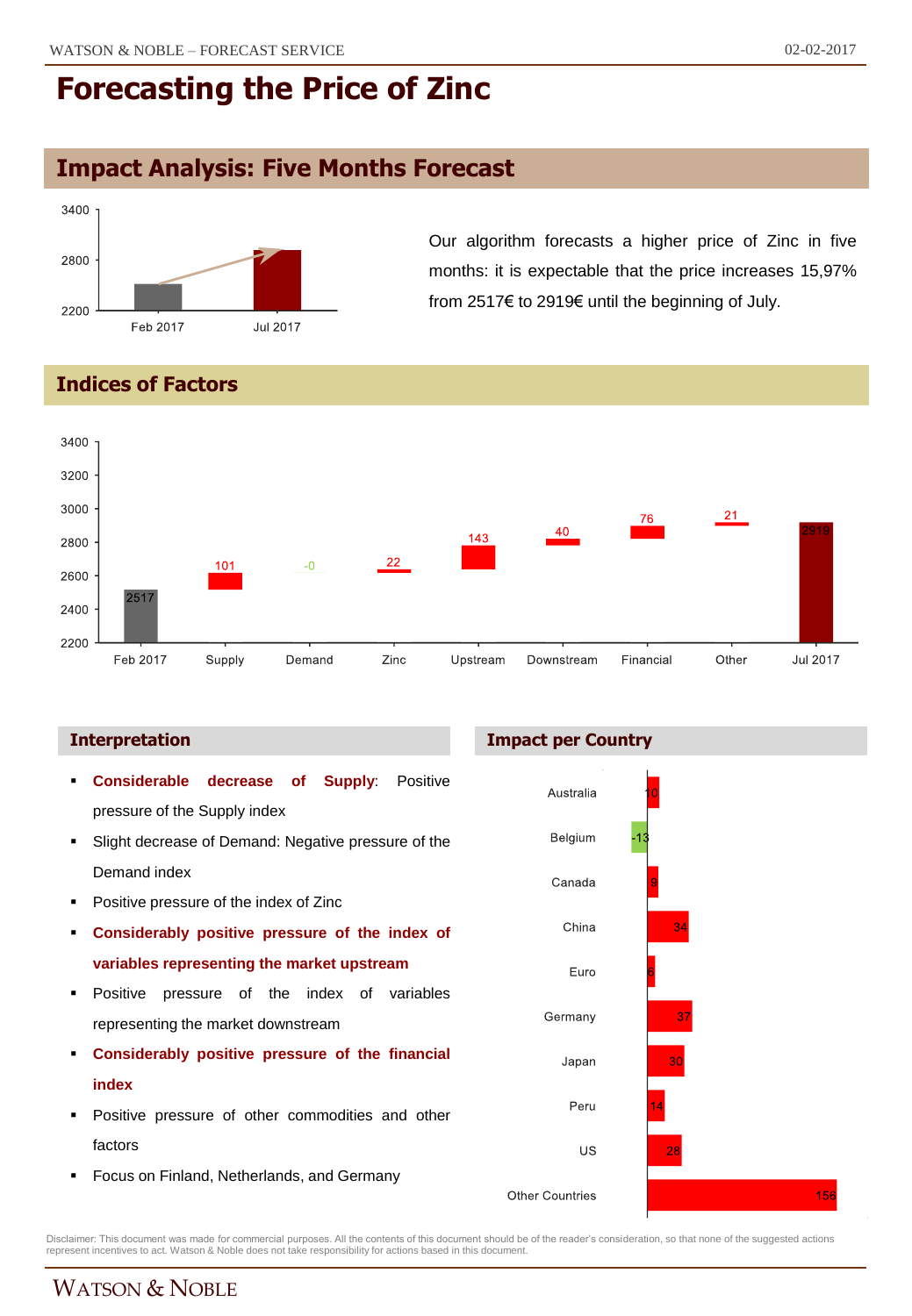## **Impact Analysis: Six Months Forecast**



Our algorithm forecasts a higher price of Zinc in six months: it is expectable that the price increases 22,42% from 2517€ to 3081€ until the beginning of August.

#### **Indices of Factors**



#### **Interpretation Impact per Country**



Disclaimer: This document was made for commercial purposes. All the contents of this document should be of the reader's consideration, so that none of the suggested actions<br>represent incentives to act. Watson & Noble does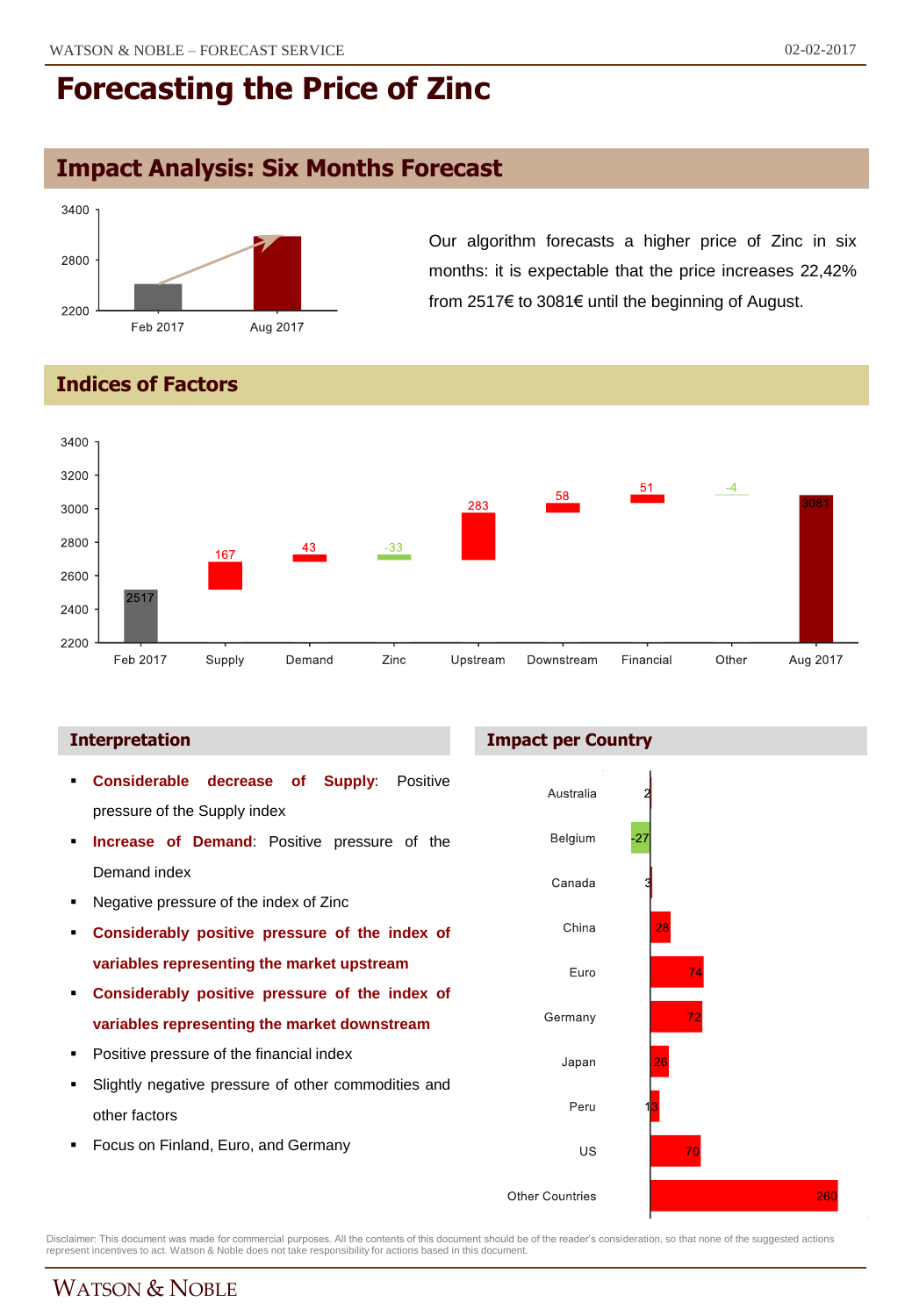## **APPENDIX I – Technical Explanation of the Impact Analysis**

In this appendix, we explain the impact analysis of the factors that most contribute for our forecasts.

This Impact Analysis is conducted individually for **each time horizon**, allowing for a distinction between the indices of variables that contribute for our forecasts at short and medium run.

For each time horizon, our analysis has **two components**: first, we present the impact of variables grouped by **indices of factors**; second we present the impact of variables grouped by **indices of countries.**

#### **Indices of Factors**

**Indices of factors** are indices of the weighted contributions of the variables grouped in those factors.

**Supply Index:** composed of macroeconomic variables of the producing and exporting countries. It includes variables such as production, exchange rates, inflation, monetary policy, and wages. For example, an increase in wages implies higher production costs which should (in linear, general, and *ceteris paribus* terms) generate an incentive to increase prices;

**Demand index:** composed of macroeconomic variables of the consuming and importing countries. It includes variables such as production, exchange rates, inflation, monetary policy, and wages. For example, a decrease in a consumer confidence index should (in linear, general, and *ceteris paribus* terms) increase savings and decrease demand, leading to lower prices;

**Zinc Index**: composed of variables related to Zinc. It includes variables such as the price of Zinc in different regions of the world and exports, imports, and producer prices of Zinc in some countries. For example, an increase in the price of Zinc in other region may imply an increase in the price of Zinc in Europe due to arbitrage movements;

**Upstream index:** composed of variables related to Zinc Ore and Coal. It includes variables such as the price and exports, imports, and producer prices of the inputs in some countries. For example, an increase in the price of Coal should (in linear, general, and *ceteris paribus* terms) generate an increase in the price of Zinc;